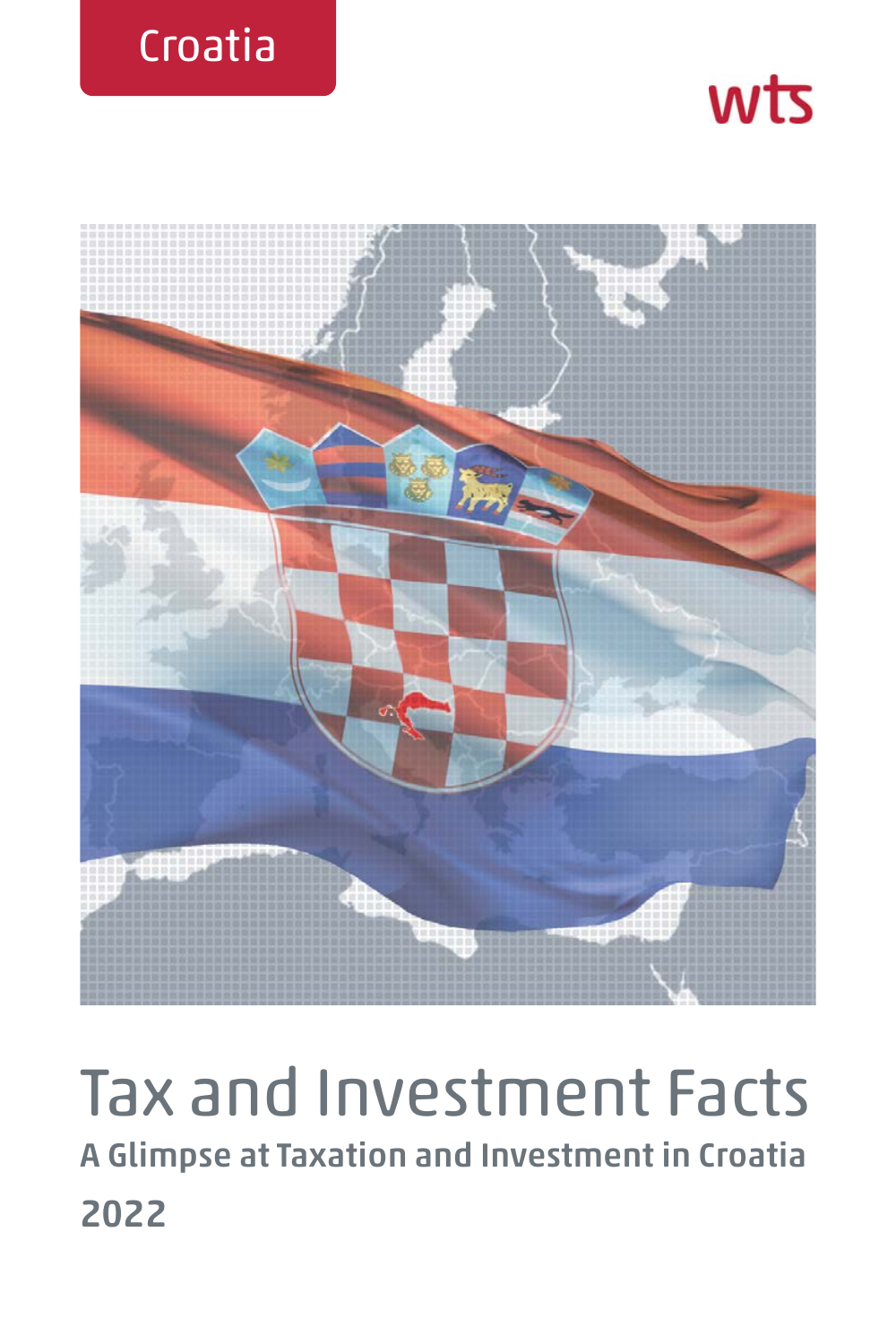# **Porezno savjetništvo TUK d.o.o. Croatia**

Porezno savjetništvo TUK d.o.o. (Tax Advisory TUK Ltd.) was established in Zagreb in 2012.

The firm provides specialist tax, corporate advisory and transactional services to resident and non-resident companies doing business in Croatia. The firm provides services including tax advisory and compliance, business regulations from start-up to liquidation, employment, commercial dealings and re-organisations.

Services rendered by the company include the following:

- » tax advisory services comprising consulting in various topics, international tax planning, tax proceedings (conducting tax inspections, preparing and submitting objections to reports on inspection, appealing resolutions, preparing lawsuit against the tax authorities), tax reviews (due diligence, tax reviews of business, reviews and preparations of tax returns at the end of tax periods)
- » business advisory services, which include strategic consulting, optimising organisational structures, corporate restructuring

#### **Contact in Croatia**

Edo Tuk Director and Owner edo.tuk@pst.hr +385 1 7980 310

Tax Advisory TUK Ltd. is a member of WTS Global for Croatia.



# **Table of Contents**

| 1. Ways of Doing Business / Legal Forms of Companies       | 4  |
|------------------------------------------------------------|----|
| 2. Corporate Taxation                                      | 8  |
| 3. Double Taxation Agreements                              | 16 |
| 4. Transfer Pricing                                        | 17 |
| 5. Anti-Avoidance Measures                                 | 18 |
| 6. Taxation of Individuals / Social Security Contributions | 20 |
| <b>7. Indirect Taxes</b>                                   | 28 |
| 8. Inheritance and Gift Tax                                | 30 |
| 9. Wealth Tax                                              | 31 |
| 10. Other Taxes / Reporting Obligation                     | 31 |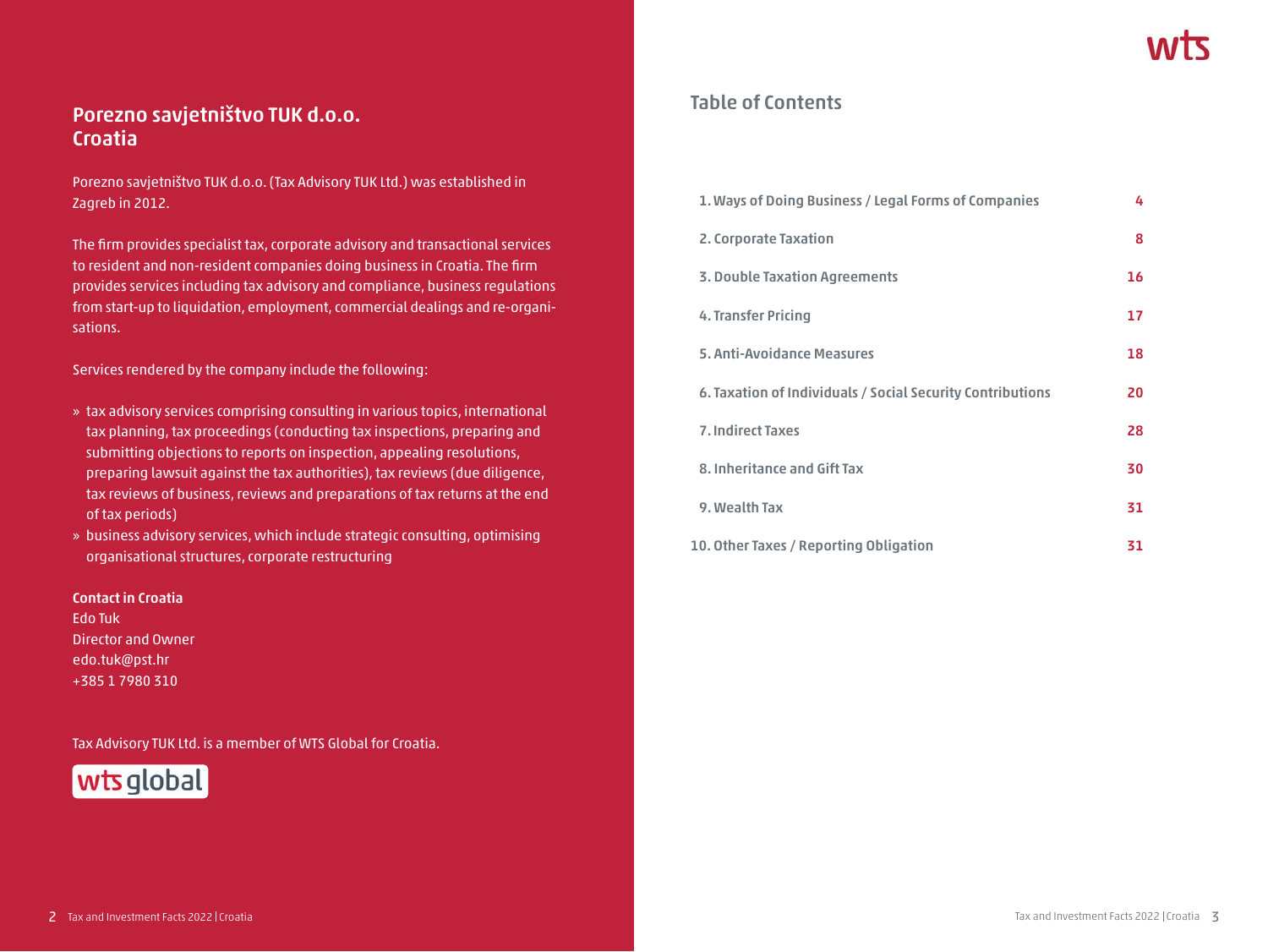# **1. Ways of Doing Business / Legal Forms of Companies**

Croatian legislation offers various types of legal entity for companies or private persons to conduct their business in Croatia. Individuals may perform their business as sole proprietors or establish a legal entity. Foreign entrepreneurs or business entities may also establish a branch office in Croatia.

Commonly used companies/legal entities for conducting business in Croatia are:

- **→** limited liability company
- **→** stock company
- **→** general partnership
- **→** limited partnership
- **→** registered branch office

|                                     | Name in local language                                       | Legal entity   | Minimum capital *           | Minimum number<br>of founders and<br><b>shareholders</b> |
|-------------------------------------|--------------------------------------------------------------|----------------|-----------------------------|----------------------------------------------------------|
| Sole proprietorship                 | obrt or samostalna djelatnost                                | no             | no                          |                                                          |
| <b>Limited liability</b><br>company | društvo s ograničenom<br>odgovornošću (d.o.o.)               | yes            | HRK 20,000<br>(EUR 2, 667)  |                                                          |
| Simple limited<br>liability company | jednostavno društvo s ograničenom<br>odgovornošću (j.d.o.o.) | yes            | <b>HRK 10</b><br>(EUR 1.3)  |                                                          |
| <b>Stock company</b>                | dioničko društvo (d.d.)                                      | yes            | HRK 200,000<br>(EUR 26,667) |                                                          |
| Cooperative                         | zadruga                                                      | yes            | no                          | minimum of 7 members                                     |
| <b>General partnership</b>          | javno trgovačko društvo (j.t.d.)                             | yes            | $\overline{D}$              |                                                          |
| Limited partnership                 | komanditno društvo (k.d.)                                    | yes            | no                          |                                                          |
| <b>Registered branch office</b>     | podružnica                                                   | no             | no                          | n/a                                                      |
| Permanent establishment             | stalna poslovna jedinica                                     | n <sub>0</sub> | no.                         | n/a                                                      |

\* minimum capital is calculated using middle exchange rate EUR 1 = HRK 7.5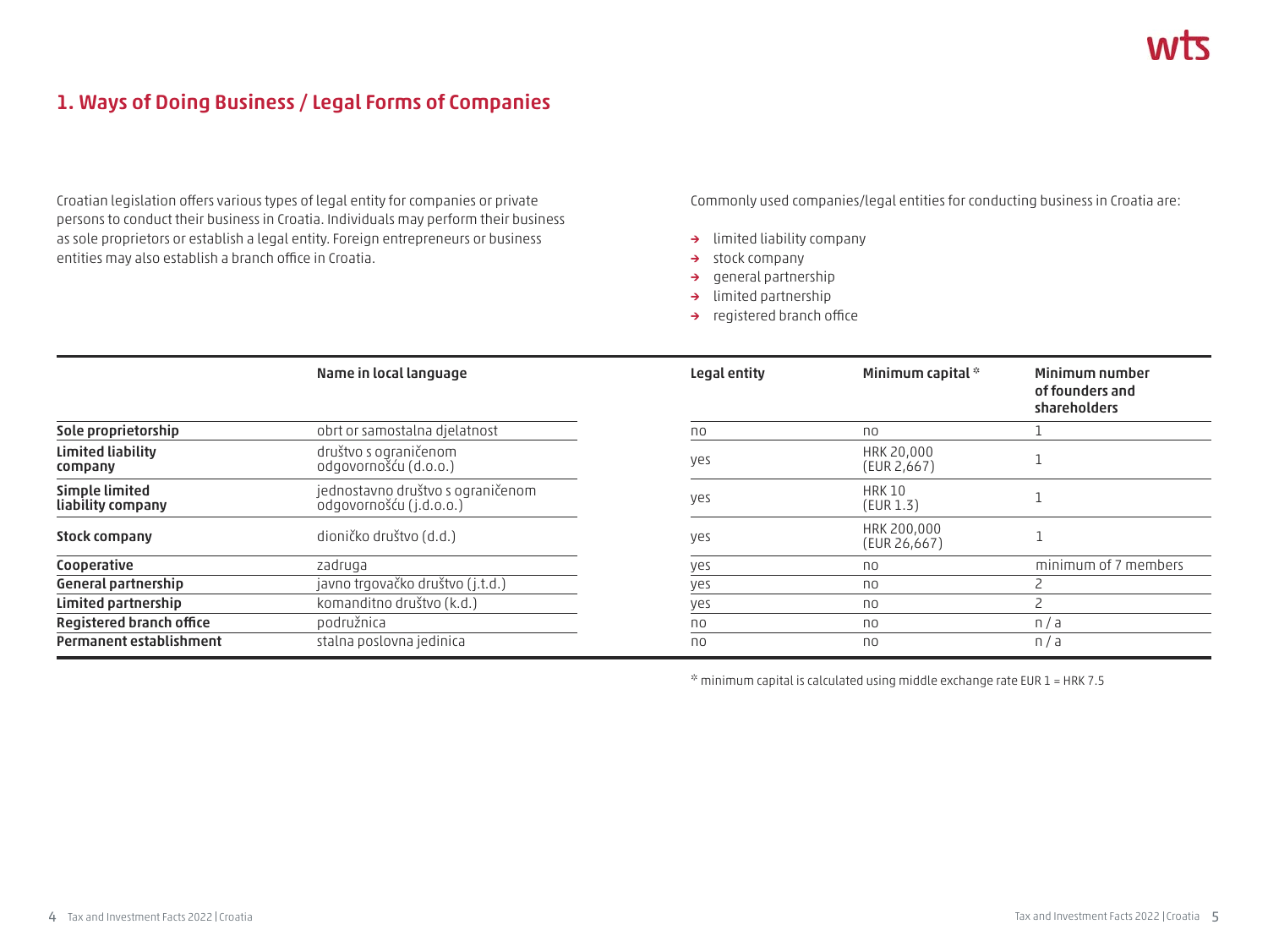|                                     | <b>Registration in</b><br>commercial register | <b>Registration with</b><br>tax authorities | <b>Tax treatment</b>                | Tax rates                 |
|-------------------------------------|-----------------------------------------------|---------------------------------------------|-------------------------------------|---------------------------|
| Sole proprietorship                 | no                                            | yes                                         | tax liability of<br>sole proprietor | 20%-30% or flat-rate tax* |
| Limited liability<br>company        | yes                                           | yes                                         | corporate income<br>tax liability   | 10% or 18%                |
| Simple limited<br>liability company | yes                                           | yes                                         | corporate income<br>tax liability   | 10% or 18%                |
| <b>Stock company</b>                | yes                                           | yes                                         | corporate income<br>tax liability   | 10% or 18%                |
| Cooperative                         | yes                                           | yes                                         | corporate income<br>tax liability   | 10% or 18%                |
| <b>General partnership</b>          | yes                                           | yes                                         | corporate income<br>tax liability   | 10% or 18%                |
| Limited partnership                 | yes                                           | yes                                         | corporate income<br>tax liability   | 10% or 18%                |
| <b>Registered branch office</b>     | yes                                           | yes                                         | corporate income<br>tax liability   | 10% or 18%                |
| Permanent establishment             | $\overline{D}$                                | yes                                         | corporate income<br>tax liability   | 10% or 18%                |

\* sole proprietorship can choose to pay CIT instead of PIT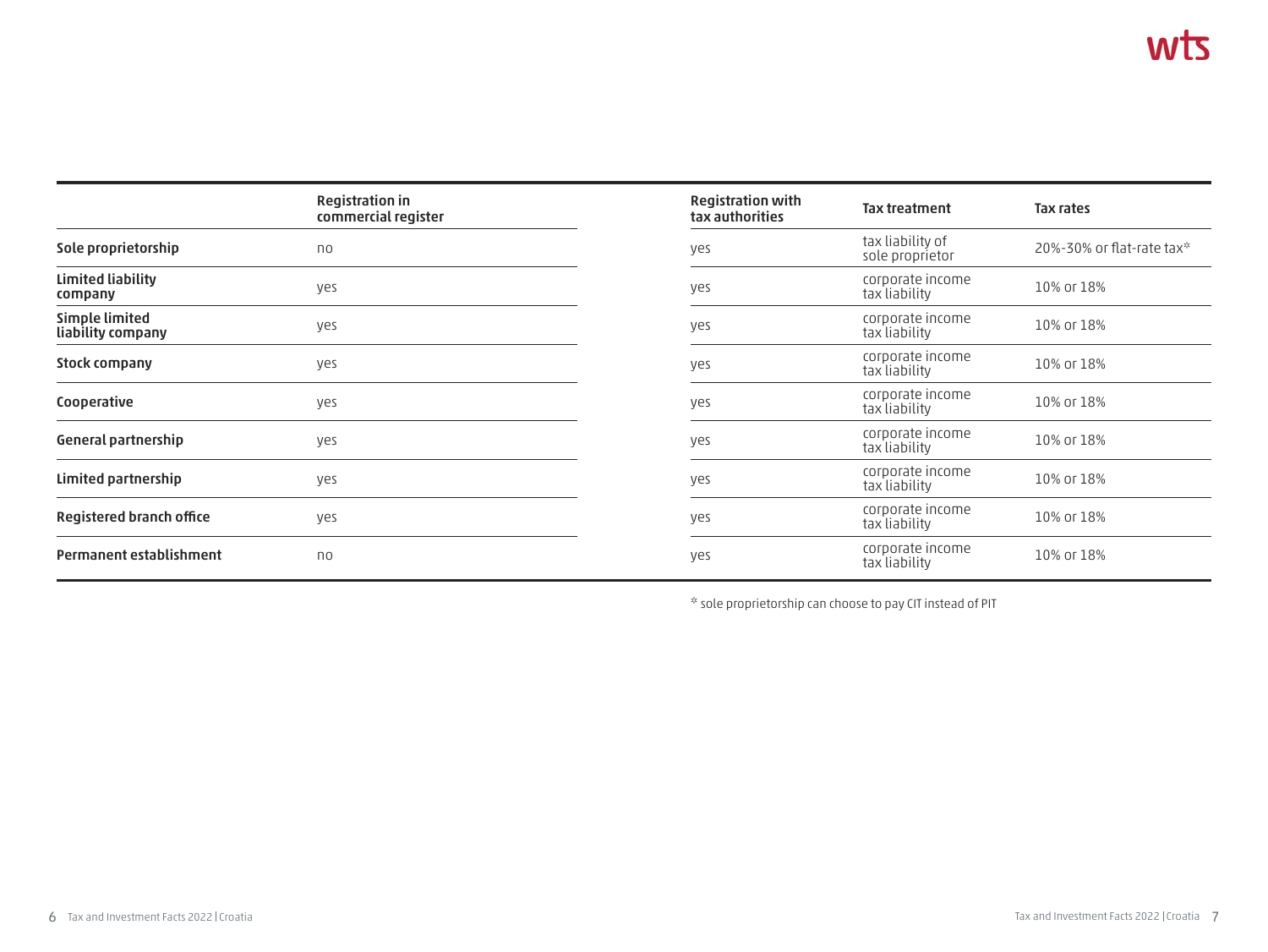# **2. Corporate Taxation**

Corporations are subject to corporate income tax (CIT) in Croatia. A CIT payer is any company or other legal entity and individual resident in Croatia. Permanent establishments of foreign entrepreneurs (non-resident CIT payer) also pay CIT.

# **2.1. Applicable Taxes / Tax Rates**

A CIT rate of 10% is applicable for taxpayers with annual revenue up to HRK 7.500,000 (EUR 1 million), and 18% for taxpayers with annual revenue over HRK 7.500,000. If a company suffers a tax loss, no CIT is payable.

If the company distributes profit to shareholders who are individuals, this distribution is subject to final tax at a rate of 10% along with municipal tax for individual shareholders (each municipality prescribes their own rate of municipal tax, but the highest is defined for the city of Zagreb, at a rate of 18%). The above applies if the shareholder is a resident individual. As a result, the final tax burden amounts to 21.8% if the company has annual revenue up to HRK 7.500,000 and is subject to CIT at 10%, while the final tax burden amounts to 29.8% for companies with annual revenues above HRK 7.500,000 which are subject to CIT at 18% (these rates apply for resident individuals residing in the city of Zagreb).

If the company distributes profit to a shareholder who is also a CIT payer, no withholding tax is levied. For distributions to non-resident companies or individuals, double tax agreements generally provide for reduced rates of withholding tax (in most cases, the reduced rates of 5% and 10% respectively are applied, depending on the percentage of the shareholding). The double tax agreement can also prescribe exemption from withholding tax on dividends and profit shares.

# **2.2. Resident Companies**

Corporations which have their residence or seat in Croatia are considered Croatian tax residents and are therefore subject to unlimited taxation in Croatia, i.e. they are liable to pay CIT on income realised worldwide.

# **2.2.1. Computation of Taxable Income**

The corporate income tax base is defined as the profit stated in the accounting records and adjusted according to Croatian corporate income tax legislation. Accounting records should be in line with Croatian financial reporting standards or IFRS (depending on the size of the taxpayer).

To be tax deductible, expenses must be related to the business activity of the taxpayer and should be substantiated with supporting documentation (e.g. invoices, contracts, specification of goods/services received). Also, the taxpayer should benefit as a result of the transactions.

### **2.2.2. Taxation of Dividends**

Dividends and profit shares are generally subject to 10% withholding tax. In many cases, special rules apply.

When dividends or profit shares are paid to a domestic CIT payer, there is no withholding tax, regardless of any minimum holding period or capital ownership percentage. When dividends are paid to a resident individual, withholding tax at the rate of 10% is paid, as well as municipal tax.

Dividends paid to non-resident corporations or individuals are subject to withholding tax, unless a double tax treaty or the EU Parent-Subsidiary Directive is applied.

Dividends earned from participating in foreign or domestic corporations are exempt from CIT.

# **2.2.3. Capital Gains and Losses (Including Capital Gains and Losses from Sales of Shares)**

Disposals of financial assets of the CIT payer are taxed as regular income at a rate of 10% or 18%. Losses from sales of shares are tax-deductible.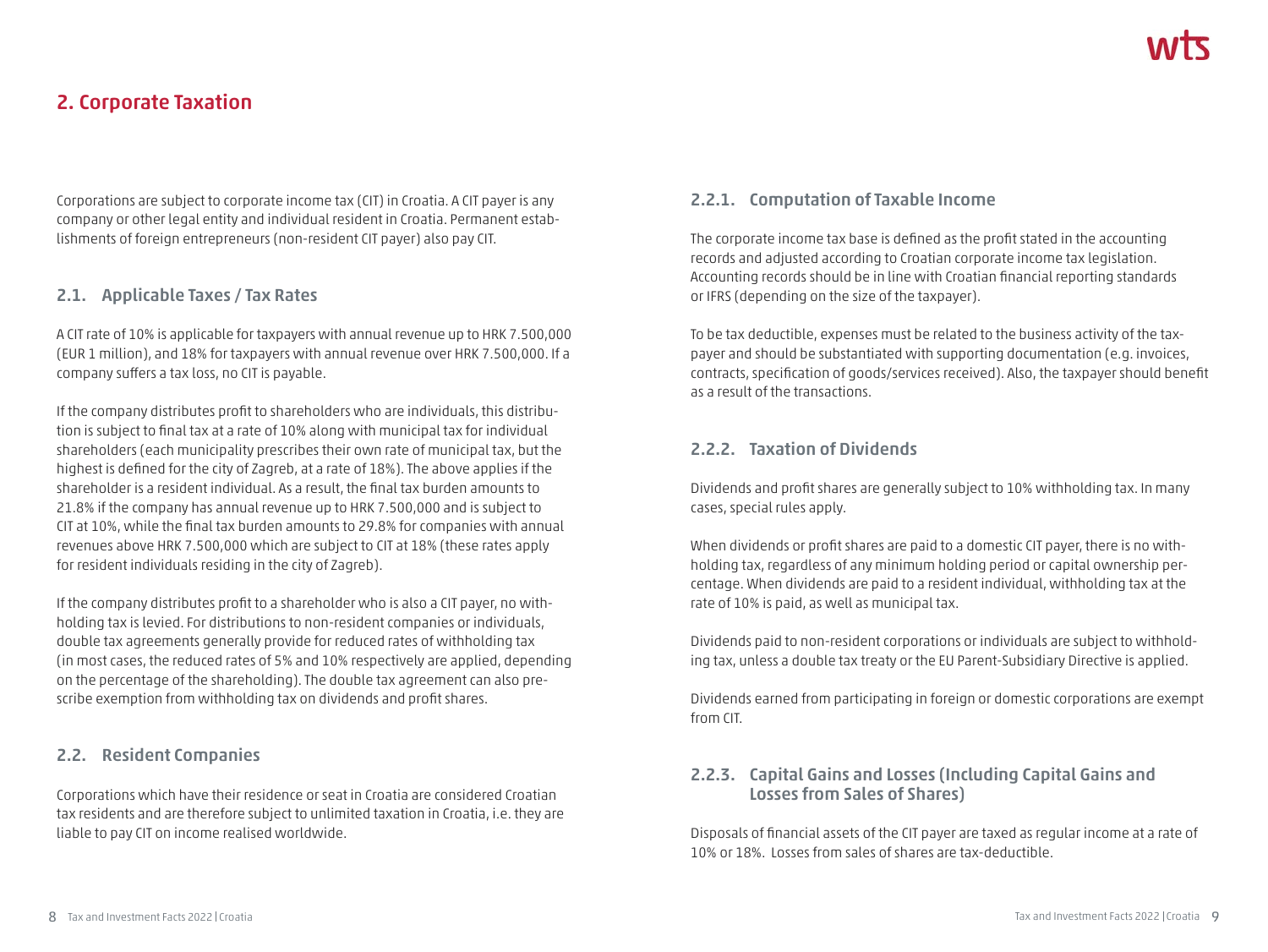# **2.2.4. Depreciation / Capital Allowances**

In line with the CIT Act, allowable deductions for the depreciation of fixed assets are determined according to the useful life of the assets, and calculated by applying the straight-line method.

Companies can apply the following annual depreciation rates for the assets stated below:

- **→** buildings and ships over 1000 GRT 5%
- **→** basic herd and personal cars 20%
- **→** intangible assets, equipment, vehicles (except personal cars) and machinery 25%
- **→** computers, computer hardware and software, mobile telephones and computer network accessories – 50%
- **→** other non-mentioned assets 10%

For tax purposes, the taxpayer may decide to double the annual depreciation rates prescribed above. Tax deductible depreciation cannot be higher than the depreciation applied by the taxpayer for accounting purposes.

# **2.2.5. Loss Carry Over (Including Potential Loss of Tax Loss Carry Forward in Case of Restructuring)**

Tax losses can be carried forward for a period of 5 years.

During mergers, acquisitions or demergers, losses can be transferred to legal successors.

Legal successors shall lose their right to offset tax losses if:

- **→** the legal predecessors were not engaged in a business activity during 2 tax periods prior to the change of status, or
- **→** they significantly changed the business activity of the legal predecessor during 2 tax periods prior to the change of status.

These rules also apply if the taxpayer's ownership structure changes by more than 50% compared to the ownership structure at the beginning of the tax period.

## **2.2.6. Group Taxation**

Corporations are taxed separately and independently from other entities. Subsidiaries of non-residents are subject to CIT in Croatia if prescribed by double tax treaty provisions.

# **2.2.7. Relief from Double Taxation (Tax Credit / Tax Exemption)**

The double tax treaties that Croatia has concluded with other countries provide for 2 methods of eliminating double taxation: the credit method or the exemption method.

Under the credit method, the amount of tax paid in another state can be deducted from the tax liability in the resident country.

Under the exemption method, income taxed in another state is not taken into account when calculating the tax liability in the resident country.

# **2.2.8. Incentives**

Incentive measures for investment projects in the Republic of Croatia are regulated by the Investment Promotion Act and relate to investment projects in:

- **→** manufacturing and processing activities
	- a) production and processing activities
	- b) modernisation of business processes without new employment
- **→** development and innovation activities
- **→** business support activities
- **→** high added value services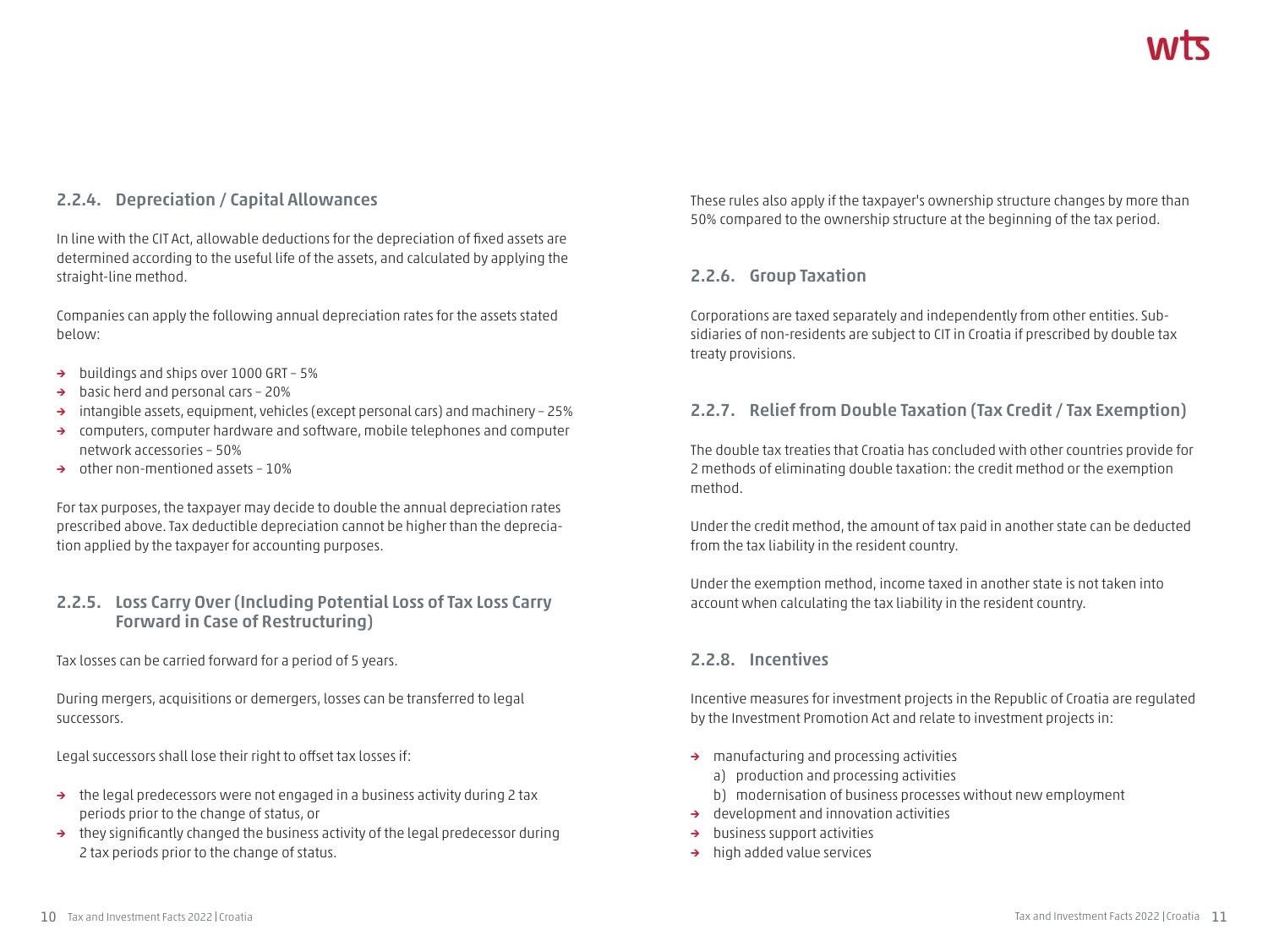The reduced tax rate depends on the size of the investment and the number of newly employed people.

Also, aid for research and development projects is available. The mentioned aid is regulated by the Act on State Aid for Research and Development Projects. Tax relief for research and development projects and feasibility studies (in the form of a reduced tax base) is available to legal and natural persons, and payers of profit and income tax.

# **2.3. Non-Resident Companies**

Non-resident companies are companies that do not have their legal seat in Croatia.

# **2.3.1. Concept of Permanent Establishment / Doing Business**

A permanent establishment (a domestic business unit) of a non-resident entrepreneur is the permanent place of business through which the non-resident carries out, wholly or partly, a business activity in Croatia. Permanent establishments of a non-resident entrepreneur include, in particular:

- **→** place of management
- **→** branch
- **→** office
- **→** factory
- **→** workshop
- **→** mine, oil or gas well, stone quarry or any other place of natural resource exploitation
- **→** building site, or a construction or an assembly project, which constitute permanent establishments only if they last longer than 6 months

However, permanent establishments shall not be the place of business of nonresident entrepreneurs who, in Croatia:

- **→** use facilities only for the purpose of storage, disassembly or delivery of goods or merchandise
- **→** hold inventories of goods or merchandise only for the purpose of storage, disassembly or delivery of goods or merchandise, hold inventories of goods or merchandise only for the purpose of their processing by other persons
- **→** maintain their place of business only for the purpose of purchasing goods or merchandise or collecting information for their own purposes
- **→** maintain their place of business only for their preparation or ancillary activities
- **→** maintain their place of business for any combination of the activities set out above, provided that the overall activity of the fixed place of business resulting from this combination is of a preparatory or auxiliary character

# **2.3.2. Withholding Taxes**

Payments made to foreign legal entities are subject to Croatian withholding tax at a rate of 15% if they relate to royalties, interest (with some exemptions), market research, auditors' and tax advisory services, and business advisory services. Dividends are taxed at a 10% withholding tax.

The obligation to calculate and pay withholding tax is on the Croatian company. The withholding tax rate may be reduced or eliminated by applying a double tax treaty in force with a country of residence of the service provider, or EU Directives for related companies in different EU Member States. To reduce (or eliminate) the withholding tax rate, prescribed administrative procedures have to be followed. The taxation of certain types of income is described below:

**→ Dividends**: dividends paid to a non-resident are subject to a 10% withholding tax, unless the rate is reduced or exempt under a tax treaty, or the dividends qualify for an exemption under the EU Parent-Subsidiary directive. Based on the domestic law implementing the provisions of the EU Parent-Subsidiary Directive, dividend distributions of resident companies to non-resident EU parent companies are exempt from any withholding tax if the following conditions are met: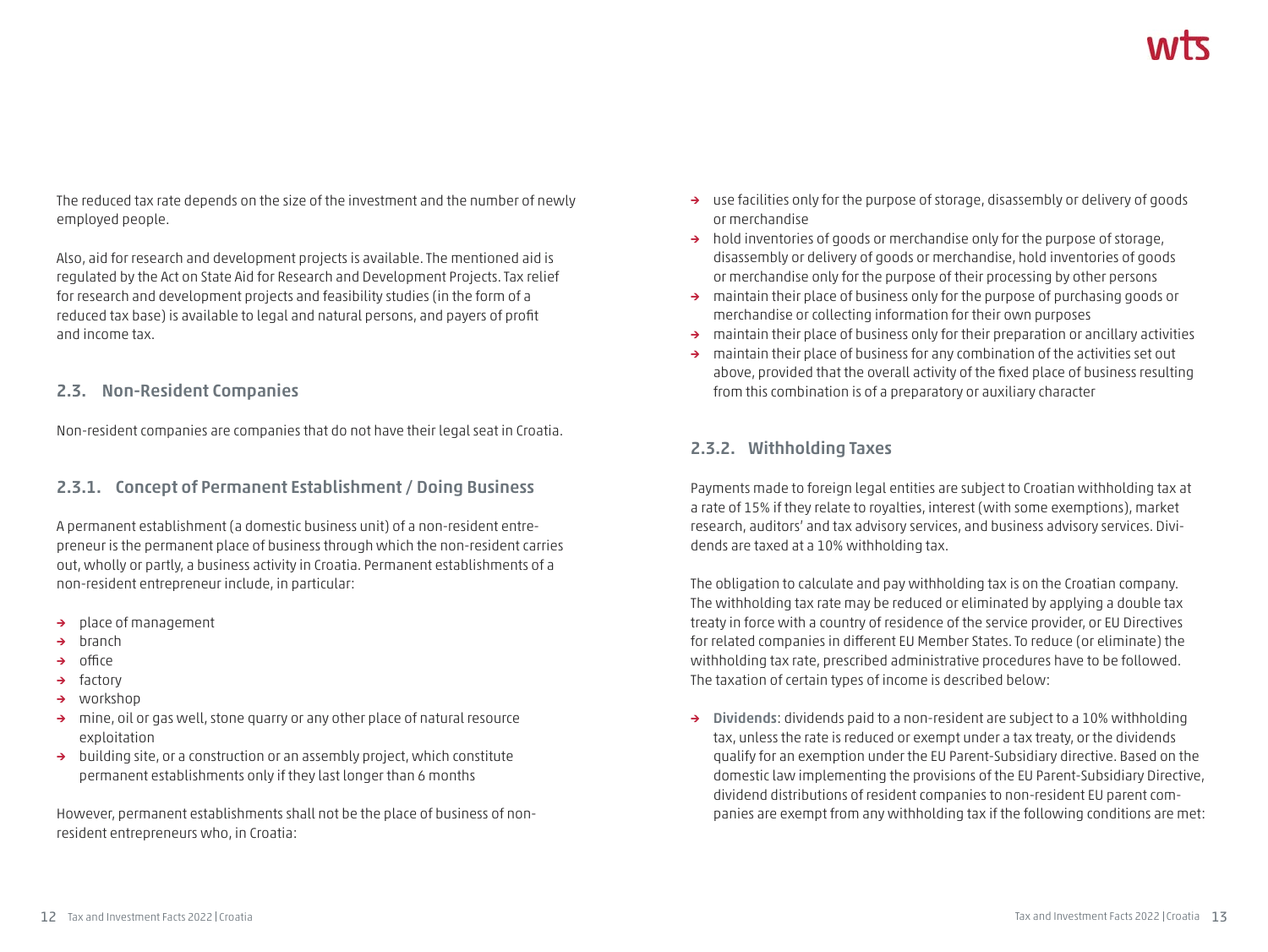- **»** the parent company directly or indirectly owns at least 10% of the capital in the subsidiary
- **»** the shareholding has been held for an uninterrupted period of at least 24 months
- **→ Interest**: a 15% withholding tax is levied on interest paid to a non-resident, unless the rate is reduced or exempt under a tax treaty or the EU Interest and Royalties Directive. Withholding tax is not due on interest paid:
	- **»** on commodity loans for the purchase of goods used for carrying out a taxable person's business activity
	- **»** on loans granted by a non-resident bank or other financial institution
	- **»** to holders of government or corporate bonds, who are non-resident legal persons
- **→ Royalties**: a 15% withholding tax is levied on royalties paid to non-residents who are not private individuals, unless the rate is reduced or exempt under a tax treaty or the EU Interest and Royalties Directive. As prescribed by CIT regulations, payments of interest and royalties between associated companies from the various EU Member States are not subject to withholding tax in Croatia, provided that these companies have been continuously related (at least a 25% holding) for at least 24 months, and that payments of interest and copyrights were made to the beneficiary owner of another Member State or to a permanent establishment located in another Member State of the company having its registered office in the Republic of Croatia.
- **→ Performances of non-resident artists**: a 10% withholding tax is levied on remuneration for performances of foreign performers (artists, entertainers and athletes) when remuneration is paid by domestic or foreign payers under agreement with a foreign person who is not a natural person, which does not give rise to the compulsory assessment of income tax and contributions for the naturalperson performer.
- **→ Technical service fees**: a 15% withholding tax is levied on technical service fees (market research, audit, tax consulting, business consulting) paid to a non-resident unless the rate is reduced or exempt under a tax treaty.

**→ Other**: a mandatory 20% withholding tax applies to services other than the ones listed above that are paid to entities located in countries which are considered to be tax havens or financial centres, excluding EU countries and countries that have concluded a tax treaty with Croatia (the tax authorities have issued a list of such jurisdictions).

# **2.3.3. Capital Gains**

Capital gains of non-residents are subject to taxation in Croatia if such is determined by the provisions of a double tax treaty.

# **2.4. Tax Compliance**

After the end of the calendar year, companies have to fill out a tax return and submit it to the tax authorities by the 30 April of the following year. However, if the fiscal year differs from the calendar year, the tax return needs to be submitted to the tax authorities no later than 4 months after the expiration of the fiscal year.

# **2.5. Local Taxes**

Owners of property are obliged to pay a communal fee on property located in Croatia. The communal fee is not related to the value of the property, but rather to the useful size of the property and its location. It is calculated per square metre of the useful surface for residential, business and garage space and for building plots per square metre of the real surface. To illustrate, the communal fee for undeveloped building land (lowest coefficient = 0.05) of 1500 square metres located in the first zone (highest coefficient = 1.00) would amount to approximately HRK 900 p.a. (EUR 120 p.a.).

In addition to the communal fee, public utility contributions are prescribed. Public utility contributions are paid by the owner (investor) of the land on which a building is being built. The public utility contribution is paid based on the volume  $(m^3)$  of the building that is being built.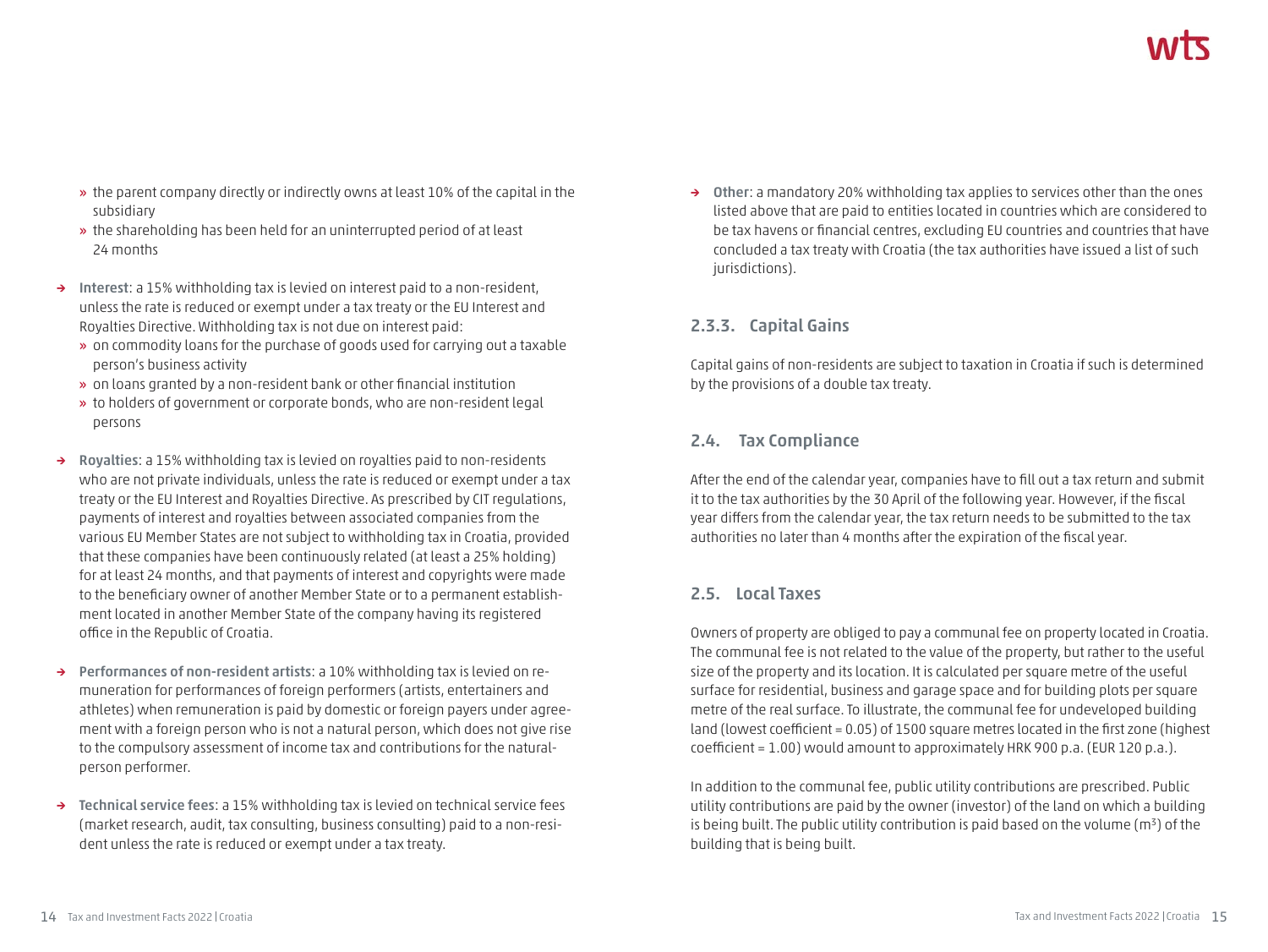# **3. Double Taxation Agreements**

There are 66 valid double taxation treaties which Croatia has signed with other countries, as listed in the table below:

| Albania                | Indonesia   | Norway                 |
|------------------------|-------------|------------------------|
| Armenia                | Iran        | Oman                   |
| Austria                | Ireland     | Poland                 |
| Azerbaijan             | Israel      | Portugal               |
| Belarus                | Italy       | Qatar                  |
| Belgium                | Japan       | Romania                |
| Bosnia and Herzegovina | Jordan      | Russia                 |
| Bulgaria               | Kazakhstan  | San Marino             |
| Canada                 | Korea       | Serbia                 |
| Chile                  | Kosovo      | Slovakia               |
| China                  | Kuwait      | Slovenia               |
| Czech Republic         | Latvia      | South African Republic |
| Denmark                | Lithuania   | Spain                  |
| Estonia                | Luxembourg  | Sweden                 |
| Finland                | Macedonia   | Switzerland            |
| France                 | Malaysia    | Syria                  |
| Georgia                | Malta       | Turkey                 |
| Germany                | Mauritius   | Turkmenistan           |
| Greece                 | Moldova     | Ukraine                |
| Hungary                | Montenegro  | United Arab Emirates   |
| Iceland                | Morocco     | United Kingdom         |
| India                  | Netherlands | Vietnam                |

# **4. Transfer Pricing**

Transfer pricing in Croatia is defined by the General Tax Act and Corporate Income Tax Act (CIT Act). OECD transfer pricing guidelines can be used when preparing transfer pricing documentation.

As prescribed by the CIT Act, fees charged between related parties need to be in line with market terms. If the agreed prices or other terms between related parties in their business relations are different from the prices or other terms that would have been agreed between non-related parties, all profit that could have been gained between non-related parties should be included in the tax base of the related parties.

Croatian legislation and OECD guidelines prescribe methods that can be applied when determining prices between related parties. The most commonly used methods are:

- **→** the comparable uncontrolled price (CUP) method
- **→** the method of adding gross profit to costs (cost plus method)

Croatian taxpayers who perform transactions with foreign related parties are obliged to prepare transfer pricing documentation to explain the methods used for determining transfer prices between related parties. Transfer pricing documentation should be presented to the tax authorities upon request. Some of the information on related-party transactions must be filed together with the annual tax return, using the prescribed forms.

In the case of a price mismatch with an arm's length transaction, the taxpayer is obliged to perform a compensation adjustment. The compensatory adjustment must be performed before submitting the annual corporate income tax return, alongside explaining why the price determined before or at the time of the transaction did not meet the criteria of an arm's length transaction.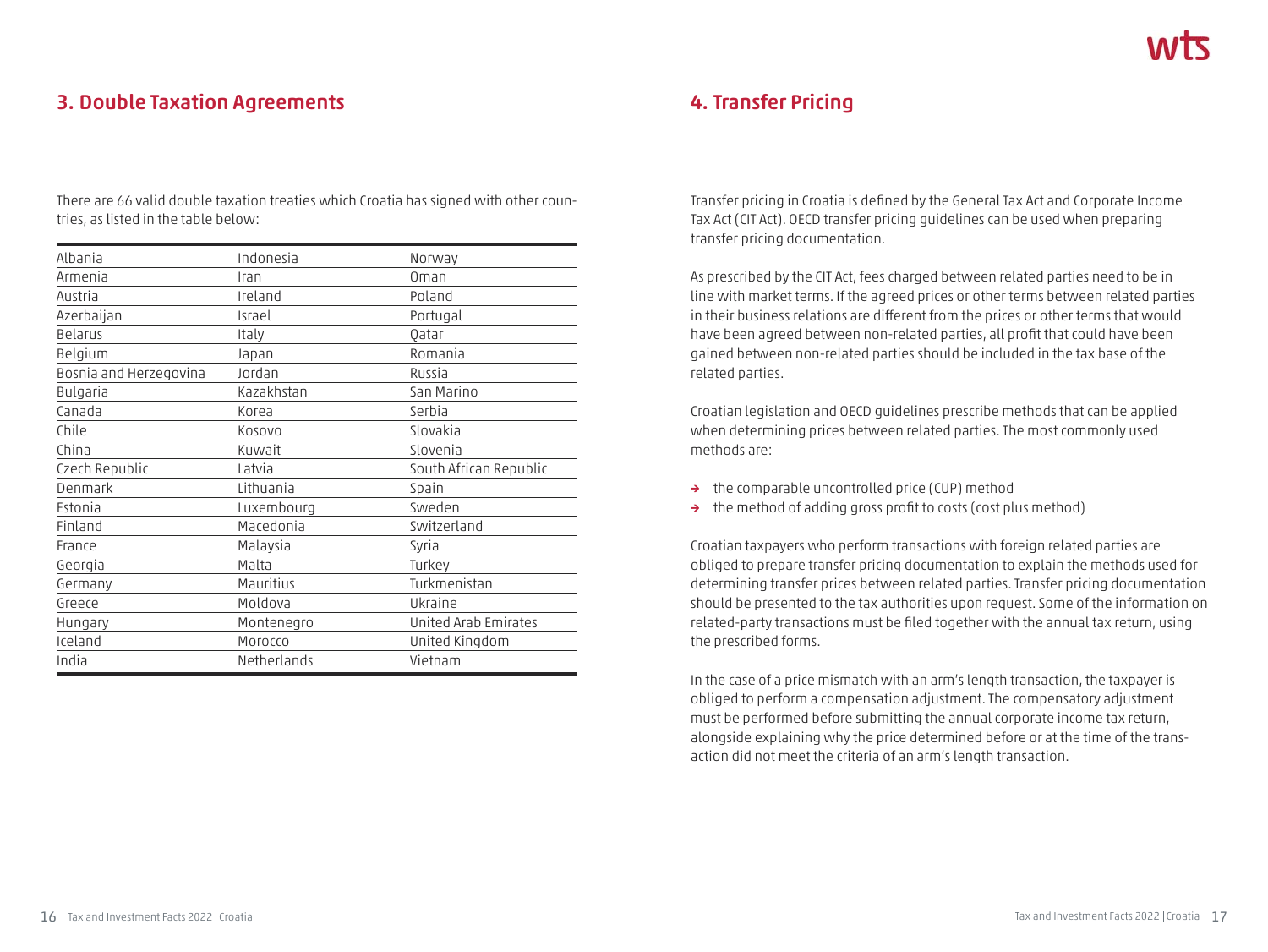# **5. Anti-Avoidance Measures**

# **5.1. General Anti-Avoidance Rule**

General anti-avoidance measures primarily concern the substance-over-form principle of taxation. In 2012, the General Tax Act amendments introduced provisions on lifting the veil of incorporation. In 2015, Croatian tax law adopted advance tax rulings. For several years now, a special department for tax fraud at the Croatian Ministry of Finance deals with tax fraud and tax avoidance.

# **5.2. Thin Capitalisation Rules**

Thin capitalisation rules apply for inter-company interest. The CIT Act prescribes that the interest on loans provided by a foreign shareholder with a holding of 25% or more in their Croatian subsidiary is not deductible for tax purposes if the amount of the loan is more than 4 times the amount of capital (i.e. share capital plus reserves plus retained earnings) for that shareholder (i.e. 4:1 ratio). The rules apply on loans of foreign related parties as well.

# **5.3. Controlled Foreign Company Provisions**

The controlled foreign company (CFC) rule has been applied in Croatia since 1 January 2019.

A CFC is any subject located in another country whose income is not subject to taxation in that country:

**→** if the taxpayer alone, or together with related parties, participates directly or indirectly with more than 50% of the voting rights, or is the direct or indirect owner of more than 50% of the capital or is entitled to more than 50% of the realised profit of a specific entity, and

**→** the actual tax paid in another member state is lower than the difference between the CIT that would be charged to the entity or permanent establishment according to the CIT Act, and the actual CIT paid by the entity or permanent establishment.

Attributable profit is generated from interest or other income from financial assets, licences or other intellectual property income, dividends/shares in profit, finance leases, insurance, banking and other financial activities, or the sale and purchase of goods and services procured with related parties with little or no economic value added.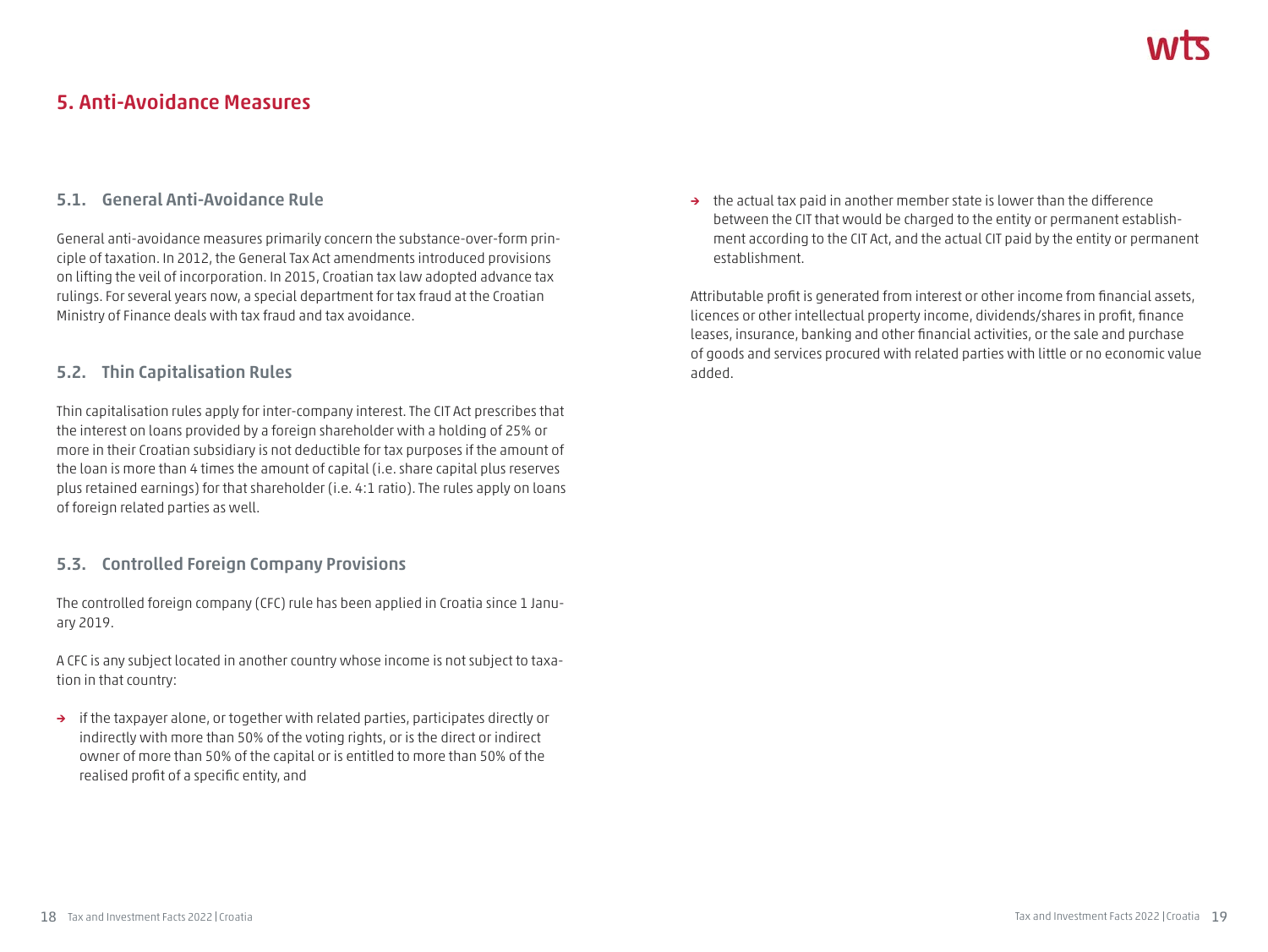# **6. Taxation of Individuals / Social Security Contributions**

Taxable persons are natural persons who earn income. If several natural persons jointly earn income, each natural person is a separate taxable person, in respect of their share in jointly acquired income.

## **6.1. Residency Rules**

Under the Croatian General Tax Act, an individual is deemed a Croatian tax resident provided that they have a domicile (permanent residence) or habitual residence in Croatia. It shall be considered that an individual has a domicile if they own an apartment or have one in their possession for at least 183 days in one or 2 calendar years. An individual has a habitual residence in the place where they stay if it may be concluded that they reside in that place more than temporarily. Possession of a place of residence in Croatia is not limited to ownership, and also includes a house or an apartment at one's disposal in Croatia.

A tax resident is also an individual who has neither a domicile nor a habitual residence in Croatia, but is employed in the civil service of the Republic of Croatia and receives a salary on that basis.

If a taxable person has permanent residence in Croatia and abroad, it shall be considered that they have permanent residence in the country where the family of the individual resides, or in the country from which the individual usually leaves for work.

Individuals who are tax residents in Croatia are generally subject to income tax for their worldwide income. Non-residents are subject to limited taxation in Croatia, i.e. they are subject to income tax only for Croatian-source income.

## **6.2. Income Liable to Tax**

The Croatian Personal Income Tax Act (PIT Act) distinguishes between the following types of income subject to PIT:

- **→** income from employment
- **→** income from self-employment
- **→** income from property and property rights
- **→** income from capital
- **→** other income

Income from employment, self-employment and other income exceeding an annual threshold of HRK 48,000 (EUR 6,400) is defined as annual income, determined based on an annual tax return or a special procedure for determining annual personal income tax.

Income from employment includes:

- **→** wages and salaries any remuneration in cash or in kind paid or given to the employee
- **→** pensions

Income from self-employment includes:

- **→** income from small businesses (crafts and trades)
- **→** income from independent professional activities
- **→** income from agriculture and forestry

Income from property and property rights includes:

- **→** income from property based on the rental or lease of movable and immovable property, and property rights
- **→** income from renting flats, rooms and beds to travellers and tourists and from organising campsites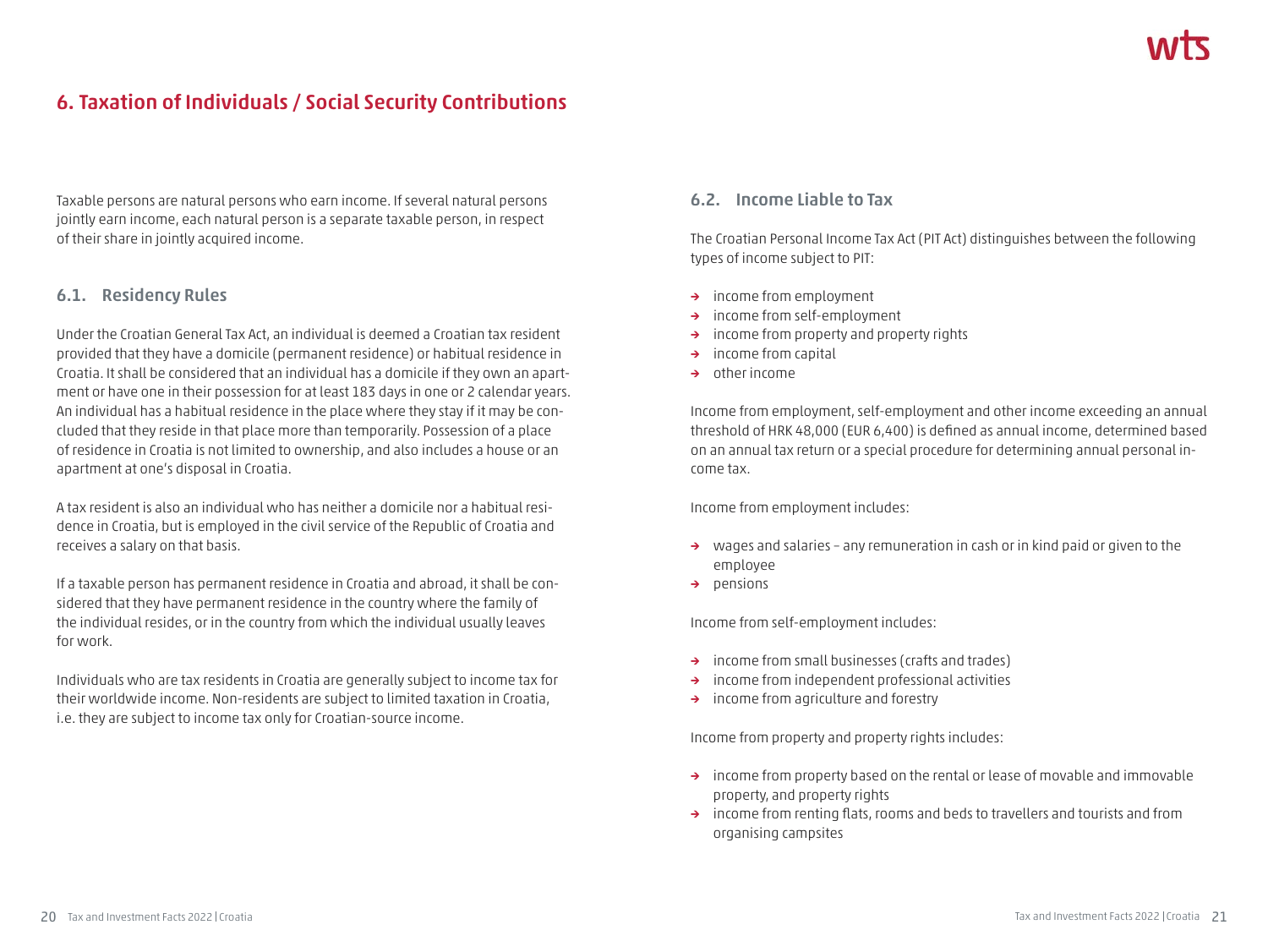**→** income from alienating real estate and property rights, if alienated 2 years after procurement, or if more than 3 real estate and more than 3 property rights of the same type are alienated in a period of 5 years

Income from capital includes:

- **→** receipts from interest
- **→** receipts from the withdrawal of assets and use of services by company members;
- **→** receipts from capital gains
- **→** receipts based on assignment or optional purchase of own shares
- **→** receipts from dividends and profit distribution

#### Other income includes:

- **→** any receipts that are not deemed receipts from employment, self-employment, property and property rights, capital and insurance, such as:
	- **»** receipts arising from the work of members of meetings and supervisory boards of companies, managing board, governing councils and other corresponding bodies of other legal entities, members of commissions and committees established by these bodies, as well as judge-jurors who do not have the status of court employees
	- **»** royalties paid pursuant to a special act governing copyright and related rights
	- **»** receipts arising from the activities of travelling salesmen, agents, commercial travellers, referees and sports delegates, interpreters, translators, tourist industry workers, consultants, expert witnesses and similar activities
	- **»** rewards to pupils and students, above the prescribed threshold, and similar

The PIT Act also prescribes which types of receipt are not deemed as income, such as certain types of state rewards, receipts based on gifts from legal or natural persons for health care purposes, welfare benefits, receipts from participation in prize competitions or contests, etc.

# **6.3. Allowable Deductions**

Allowable deductions depend on the type of income earned.

#### **Income from employment**

When calculating the tax base on income from employment, the following amounts are deducted from receipts:

**→** paid employee contributions for obligatory insurance (15% for pillar I pension contributions, and 5% for pillar II pension contributions)

#### **Income from self-employment**

When calculating the tax base on income from self-employment, the following amounts are deducted from receipts:

**→** any type of business expenditure incurred during the taxable period for the purposes of realising income (interest paid on credit and loans, contributions paid for compulsory insurance, expenses for salaries and compulsory contributions on salaries borne by employer, voluntary pension insurance premiums, and similar items)

#### **Other income**

The following amounts are deducted from receipts:

- **→** paid contributions for obligatory insurance (7.5% for pillar I pension contributions, and 2.5% for pillar II pension contributions)
- **→** 30% of the receipts on the basis of:
	- **»** royalties paid under special law governing copyright and related rights
	- **»** professional activities of journalists, artists and athletes
	- **»** receipts on non-residents performing artistic, entertainment, sports and literary activities, and activities in connection with press, radio, television and entertainment events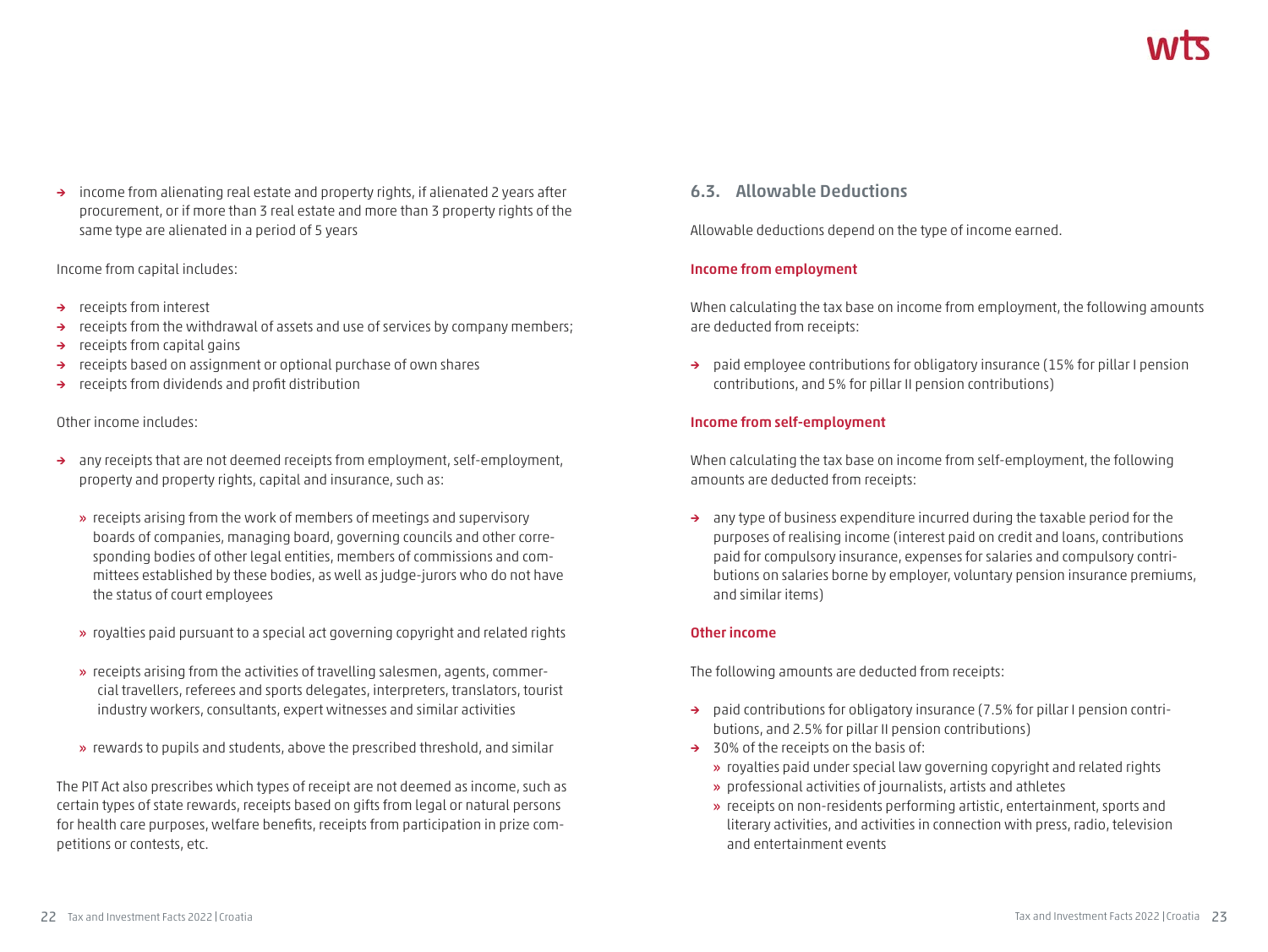#### **Income from property and property rights**

When calculating income from property and property rights, allowable deductions depend on the type of property income, and are as follows:

- **→** when calculating income on the basis of rent or lease of movables and immovables – 30% of realised receipts from rent or lease
- **→** when calculating income on the basis of renting flats, rooms and beds to travellers and tourists and from organising campsites – expenses actually incurred, provided that the taxpayer has proper and credible documentation
- **→** when calculating income on the basis of alienation of property and property rights – expenses incurred in connection with the alienation

#### **Income from capital**

Taxpayers and holders of financial assets are allowed to deduct realised capital losses from all capital gains realised during the year, except for capital gains based on the alienation of the company's capital shares which are not transferable on the capital market in accordance with special regulations.

A personal allowance is also deducted from the receipts, but only for types of income that are defined as annual income. The basis for determining personal allowances is HRK 2,500 (EUR 333), which is multiplied by a factor of 1.6 to arrive at a HRK 4,000 (EUR 533) personal allowance for any individual not supporting any family members. An individual can increase the personal allowance for supported family members, using the prescribed factors (e.g. factor of 0.7 of the basis for determining the personal allowance for a supported child).

Non-resident taxpayers are allowed to use a personal income of HRK 4,000 (EUR 533).

## **6.4. Tax Rates**

Annual income is taxable at progressive tax rates. A tax rate of 20% applies to monthly income below HRK 30,000 (EUR 4,000), and a tax rate of 30% applies to monthly income above HRK 30,000.

Income from property and property rights is taxed at a rate of 10% and 20%, depending on the type of income.

Income from capital is taxed at a rate of 10% or 20%, depending on the type of income.

All types of income are subject to municipal tax, calculated based on the personal income tax liability. The rates vary from 0% to 18%.

## **6.5. Tax Compliance**

The following taxpayers must file annual personal income tax returns:

- **→** taxpayers earning income from self-employment
- **→** resident taxpayers for employment income earned as ship crew members sailing on international maritime ships

Tax returns are due on the last day of February of the following year.

The annual personal income tax return is not filed for income defined as final income, or when a special procedure for determining annual personal income tax is performed by the tax authorities (performed for annual income).

The same rules apply for non-resident taxpayers.

Natural persons who are tax residents are obliged to report income earned abroad, or receipts from abroad, to the tax authorities. The due date for such reporting is the last day of January of the following year. This also applies to employers and other legal persons that made payments to foreign tax residents (natural persons).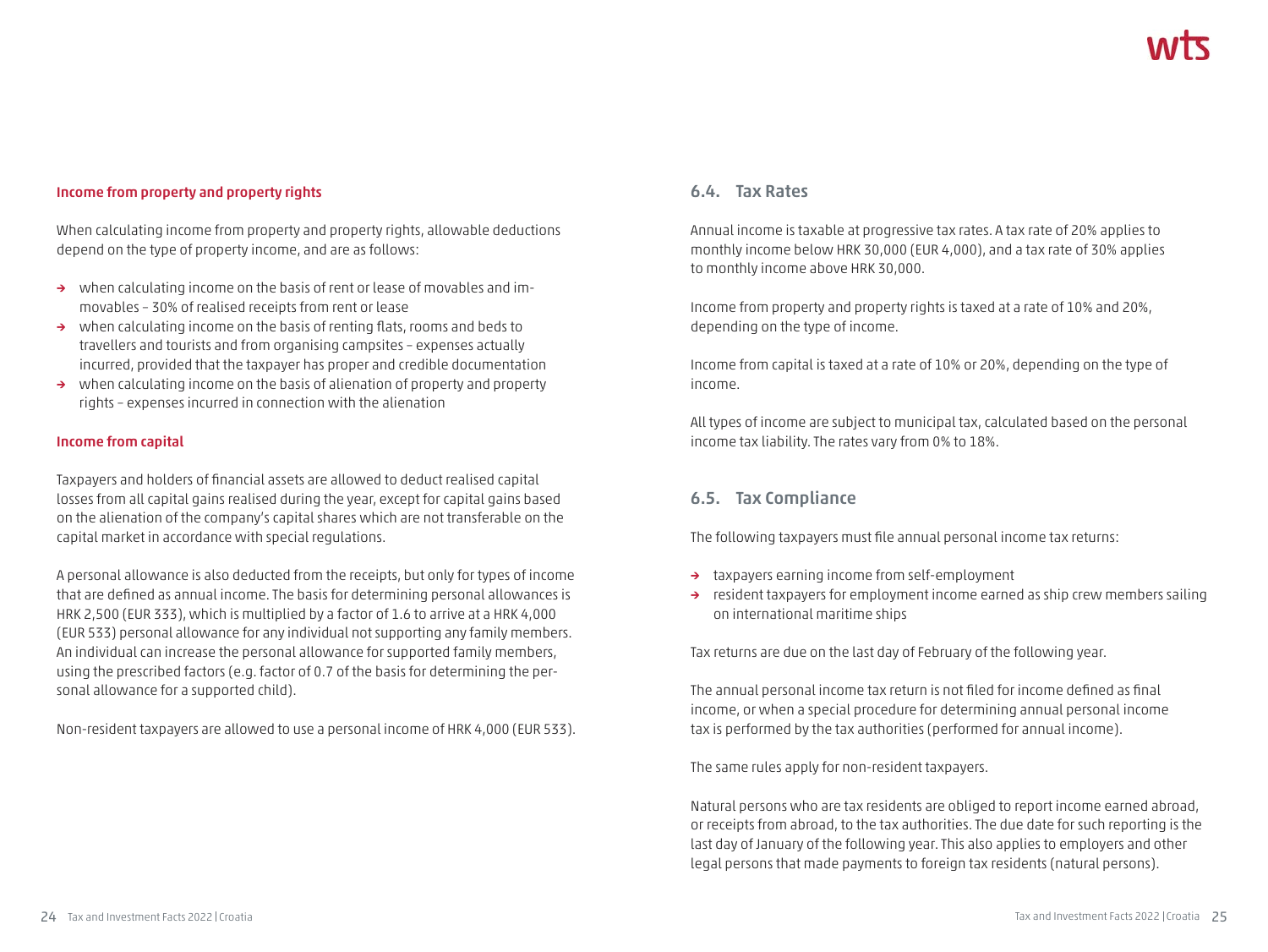# **6.6. Social Security Contributions**

#### **Employment income**

Social contributions with respect to employment income withheld from gross salaries (employee contribution) are as follows:

- **→** 15% state pension fund contribution
- **→** 5% individual capitalised pension fund contribution

Social contributions paid by employer as an addition to gross salary:

**→** 16.5% basic health insurance contribution

The maximum contribution base for employed persons in 2022 amounts to HRK 686,664 (EUR 91,555).

#### **Other income**

Social contributions withheld from gross income are paid at the following rates:

- **→** 7.5% state pension fund contributions
- **→** 2.5% individual capitalised pension fund contribution

The social contribution paid by the company as an addition to gross other income is the 7.5% basic health insurance contribution.

#### **Self-employment**

In accordance with Croatian social security regulations, self-employed people are obliged to calculate and pay social contributions themselves. Social contributions represent tax-deductible expenditure when determining the tax liability of the selfemployed activity.

Self-employed people pay the following social contributions:

- **→** pension insurance contributions at a total rate of 20% (15% + 5%)
- **→** health insurance contributions at a rate of 16.5%

The monthly basis for calculating social contributions is fixed, and for 2022 amounts to HRK 9,537 (EUR 1,271) resulting in a total monthly social contribution liability of approximately HRK 3,481 (EUR 464).

If the self-employed person is employed elsewhere at the same time, different rules for social contributions apply. The basis for calculating social contributions is the difference between income and expenditures, subject to an annual limit determined at the beginning of each calendar year. The limit for 2022 amounts to HRK 74,388 (EUR 9,918).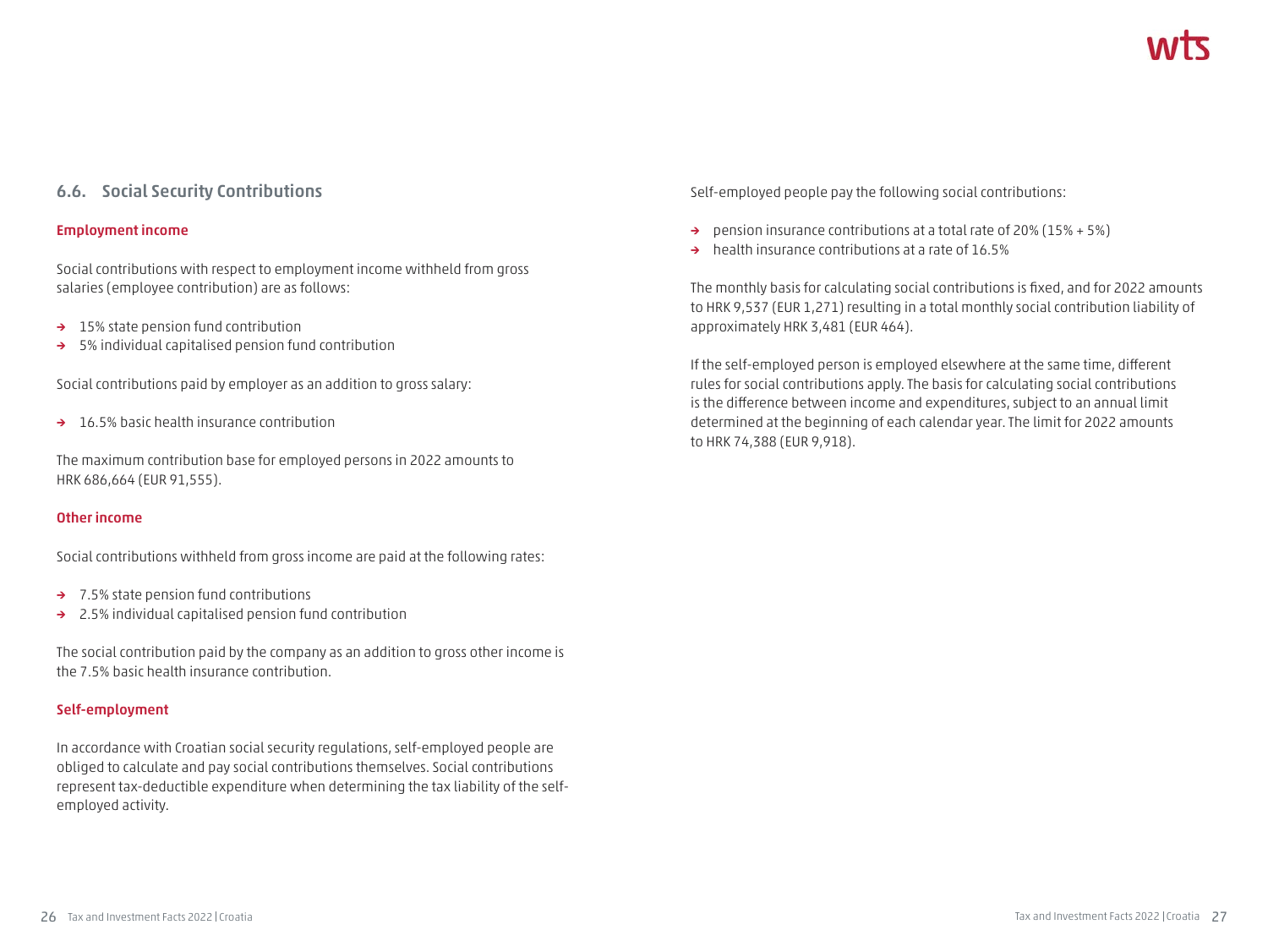# **7. Indirect Taxes**

# **7.1. Value Added Tax / Goods and Services Tax**

Taxpayers here are companies which provide annual taxable deliveries of goods and services above a threshold of HRK 300,000 (EUR 40,000).

A company may register voluntarily even if the prescribed threshold limit is not met. After entering the VAT system voluntarily, a company cannot de-register for 3 years. Companies carrying out transactions within the EU must obtain a VAT ID number.

The standard VAT rate is 25%. Apart from the standard rate, there are 2 reduced tax rates:

- **→** 13% applies to accommodation or bed and breakfasts, certain newspapers, edible oils, baby food, child car seats, water supplies, concert tickets, urns and coffins, seedlings and seeds, fertilisers and pesticides and other agrochemical products, food for animals other than pet food
- **→** 5% applies to supplies of bread, milk, certain books, certain medicines prescribed by the Croatian Health Insurance Institute, medical equipment, cinema tickets, some newspapers, scientific periodicals

To be able to deduct input VAT, the following requirements must be met:

- **→** the goods have to be actually delivered, i.e. services actually performed
- **→** the invoice has to contain all the information prescribed by the VAT Act
- **→** the invoice has to be issued by another VAT payer
- **→** there should be no ban in place on the deduction of input VAT

When it comes to services, the taxpayer should be able to demonstrate that:

- **→** the service is actually provided or the goods are actually received,
- **→** the price charged corresponds with the type and quantity of the service received

# **7.2. Transfer Taxes**

Real estate transfer tax (RETT) applies to transfers of real estate on which VAT was not paid. RETT is paid at a rate of 3%. The taxable person is the acquirer of the real estate. The RETT tax base is the market value of the real estate upon the transfer, confirmed by the tax authorities.

## **7.3. Others**

Companies may be subject to forestry contributions, tourism contributions and monument fees.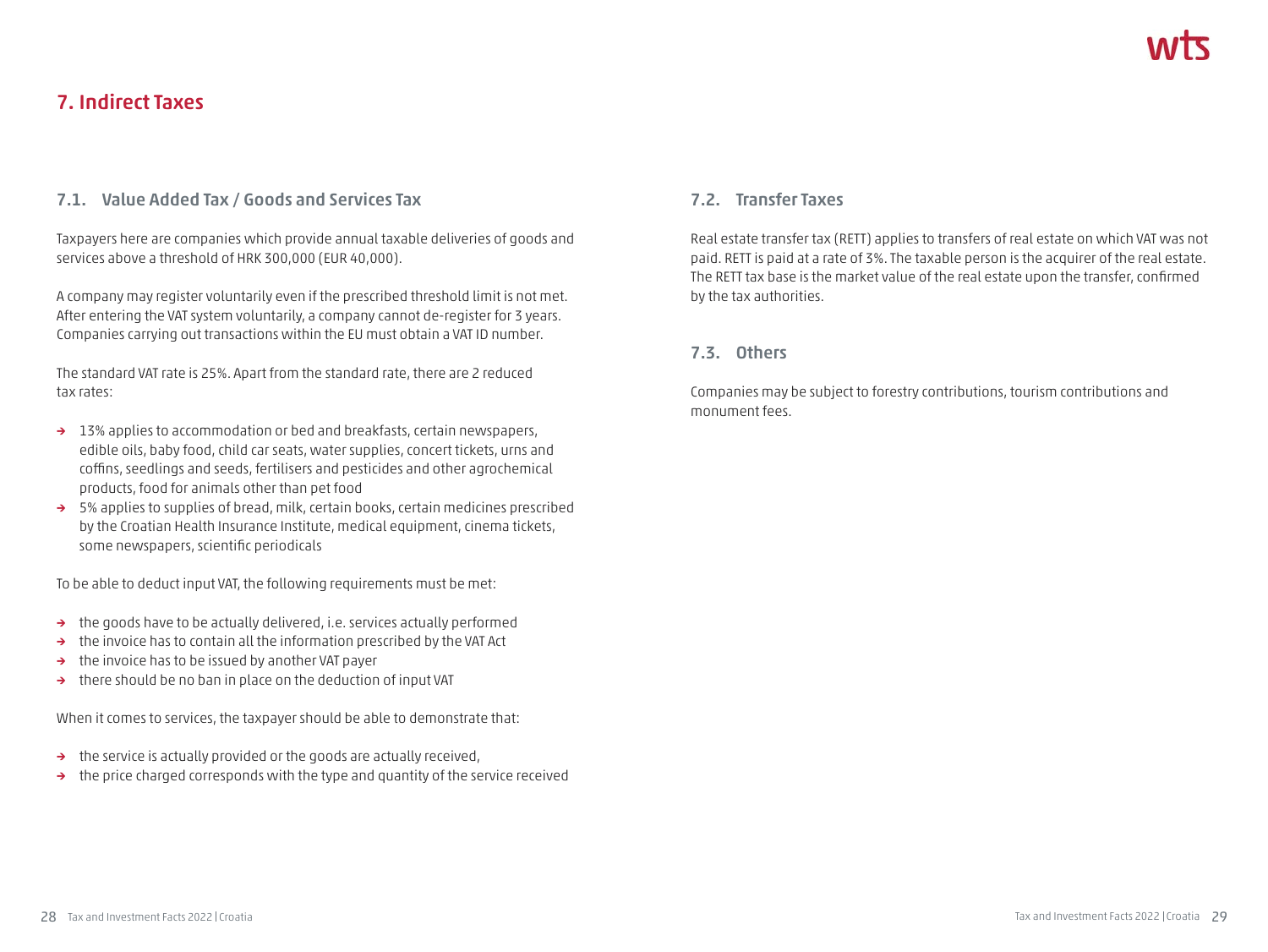# **8. Inheritance and Gift Tax**

A taxable person is the legal entity or individual that inherits or receives as a gift (or acquires on some other basis), without any compensation, any assets on which the tax on inheritances and gifts is payable.

## **8.1. Taxable Base**

Inheritance and gift tax is paid at a 4% rate. The taxable base is the amount of cash and market value of financial assets and movable property (movables are subject to taxation if the individual market value is more than HRK 50,000 – EUR 6,667) valid on the day the taxable base is determined, but after deducting debts and costs that relate to the asset on which the tax is paid.

Gifts are not subject to gifts and inheritance tax if they are subject to any other tax (for example VAT).

## **8.2. Valuation**

Valuations are carried out by tax authorities as of the date of inheriting or receiving gifts, after the deduction of debts and expenses relating to the assets subject to taxation.

# **9. Wealth Tax**

There is no wealth tax in Croatia.

# **10. Other Taxes / Reporting Obligation**

There are certain reporting obligations to the Croatian National Bank and the Croatian Bureau of Statistics, however, those obligations depend on the type of business activity performed and the level of revenues and expenses. There is also the obligation to file Country-by-Country (CbC) reports or CbC report notifications to the tax authorities in line with BEPS requirements.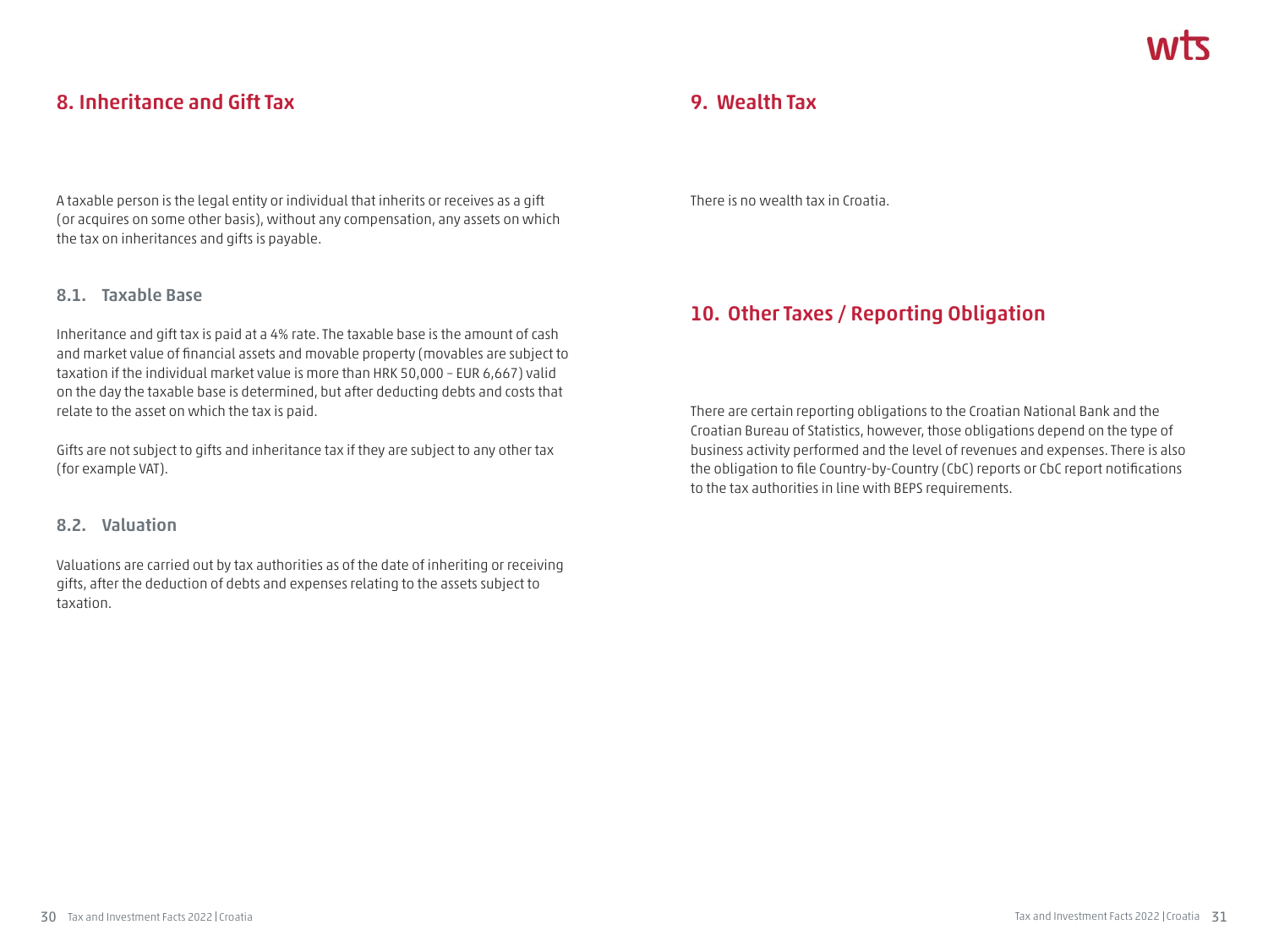### **Disclaimer**

WTS Global P.O. Box 19201 3001 BE Rotterdam The Netherlands info@wts.de wts.com

Contact Central Eastern Europe Tamás Gyányi tamas.gyanyi@wtsklient.hu +36 1 887 3700

The euro amounts in the booklet are calculated using the exchange rate  $EUR 1 = HRK 7.5$ 

This issue of Tax and Investment Facts is published by WTS Global. The information is intended to provide general guidance with respect to the subject matter. This general guidance should not be relied on as a basis for undertaking any transaction or business decision, but rather the advice of a qualified tax consultant should be obtained based on a taxpayer's individual circumstances. Although our publication is carefully reviewed, we accept no responsibility in the event of any inaccuracy or omission. For further information consult your contact within WTS Global or one of the listed contacts.

# **WTS Global – Locally rooted – Globally connected**

#### **About**

With representation in over 100 countries, WTS Global has already grown to a leadership position as a global tax practice offering the full range of tax services and aspires to become the preeminent non-audit tax practice worldwide. WTS Global deliberately refrains from conducting annual audits in order to avoid any conflicts of interest and to be the long-term trusted adviser for its international clients. Clients of WTS Global include multinational companies, international mid-size companies as well as private clients and family offices.

The member firms of WTS Global are carefully selected through stringent quality reviews. They are strong local players in their home market who are united by the ambition of building a truly global practice that develops the tax leaders of the future and anticipates the new digital tax world.

WTS Global effectively combines senior tax expertise from different cultures and backgrounds and offers world-class skills in advisory, in-house, regulatory and digital, coupled with the ability to think like experienced business people in a constantly changing world.

For more information please see: wts.com